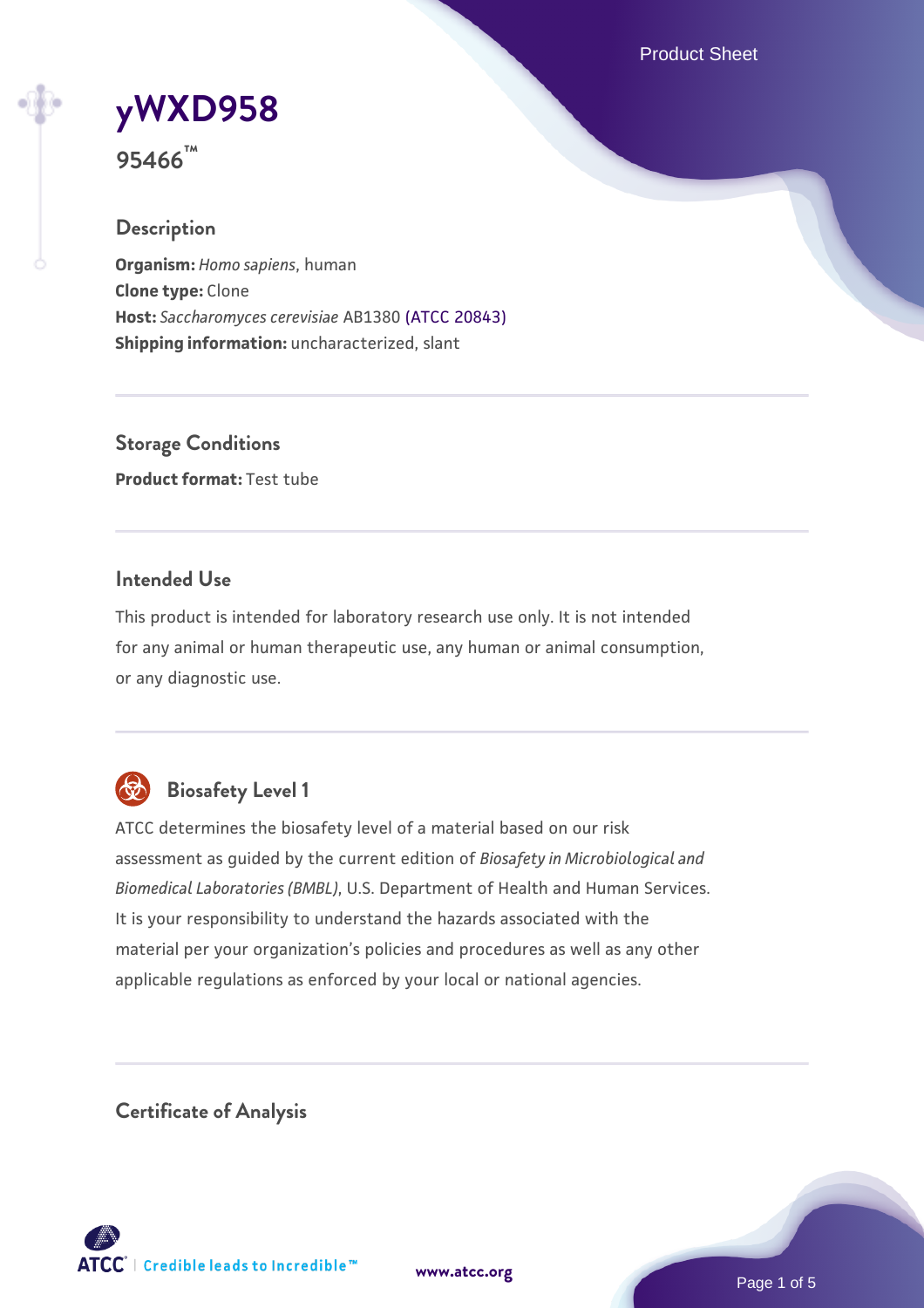# **[yWXD958](https://www.atcc.org/products/95466)** Product Sheet **95466**

For batch-specific test results, refer to the applicable certificate of analysis that can be found at www.atcc.org.

# **Insert Information**

**Type of DNA:** genomic **Genome:** Homo sapiens **Chromosome:** X X **Gene name:** DNA Segment, single copy **Gene product:** DNA Segment, single copy [DXS1712] **Gene symbol:** DXS1712 **Contains complete coding sequence:** Unknown **Insert end:** EcoRI

# **Vector Information**

**Construct size (kb):** 240.0 **Intact vector size:** 11.454 **Vector name:** pYAC4 **Type of vector:** YAC **Host range:** *Saccharomyces cerevisiae*; *Escherichia coli* **Vector information:** other: telomere, 3548-4235 other: telomere, 6012-6699 Cross references: DNA Seq. Acc.: U01086 **Cloning sites:** EcoRI **Markers:** SUP4; HIS3; ampR; URA3; TRP1 **Replicon:** pMB1, 7186-7186; ARS1, 9632-10376

# **Growth Conditions**

**Medium:** 



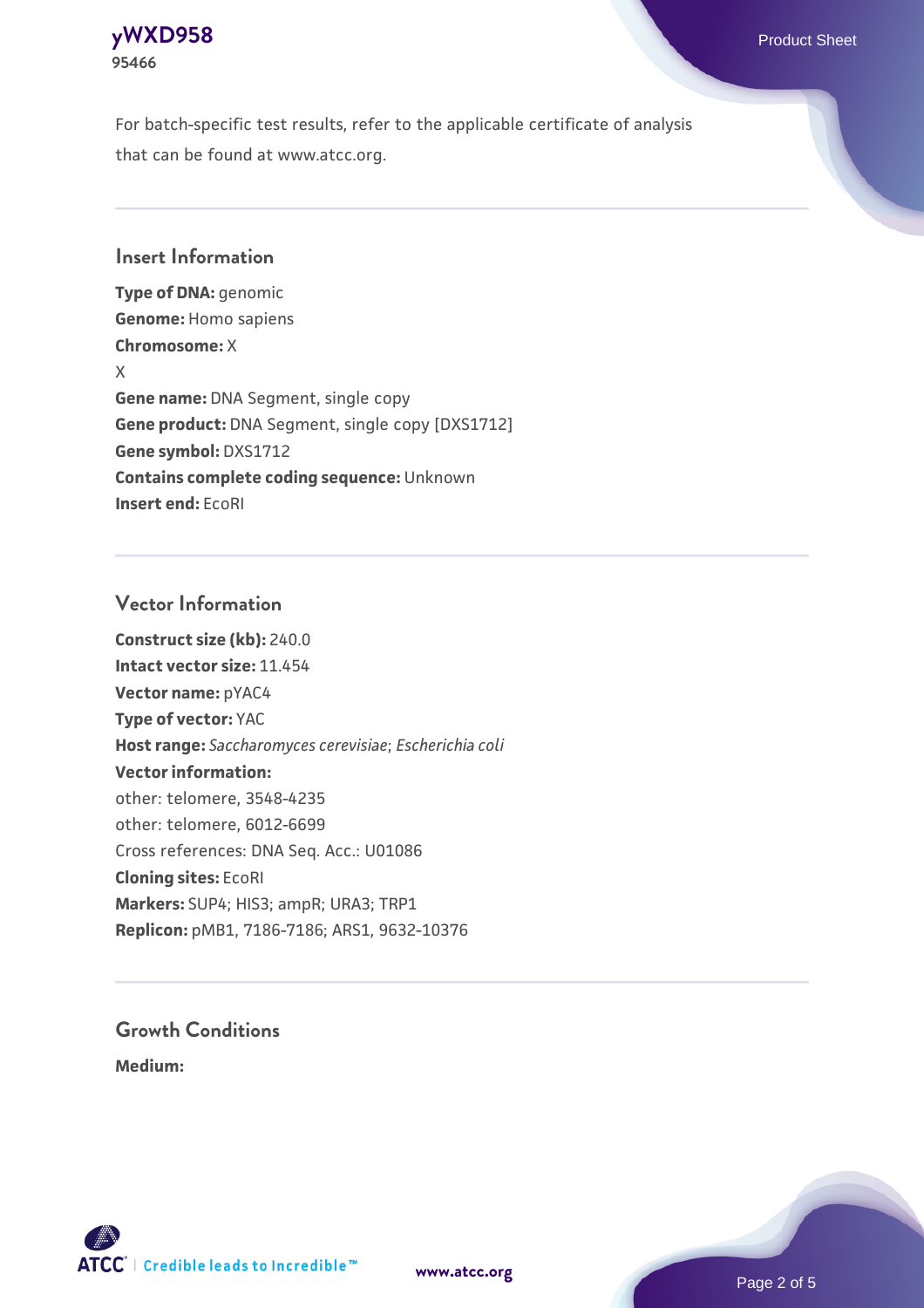**[yWXD958](https://www.atcc.org/products/95466)** Product Sheet **95466**

[ATCC Medium 1245: YEPD](https://www.atcc.org/-/media/product-assets/documents/microbial-media-formulations/1/2/4/5/atcc-medium-1245.pdf?rev=705ca55d1b6f490a808a965d5c072196) **Temperature:** 30°C

#### **Notes**

More information may be available from ATCC (http://www.atcc.org or 703- 365-2620).

# **Material Citation**

If use of this material results in a scientific publication, please cite the material in the following manner: yWXD958 (ATCC 95466)

# **References**

References and other information relating to this material are available at www.atcc.org.

#### **Warranty**

The product is provided 'AS IS' and the viability of ATCC® products is warranted for 30 days from the date of shipment, provided that the customer has stored and handled the product according to the information included on the product information sheet, website, and Certificate of Analysis. For living cultures, ATCC lists the media formulation and reagents that have been found to be effective for the product. While other unspecified media and reagents may also produce satisfactory results, a change in the ATCC and/or depositor-recommended protocols may affect the recovery, growth, and/or function of the product. If an alternative medium formulation or reagent is used, the ATCC warranty for viability is no longer



**[www.atcc.org](http://www.atcc.org)**

Page 3 of 5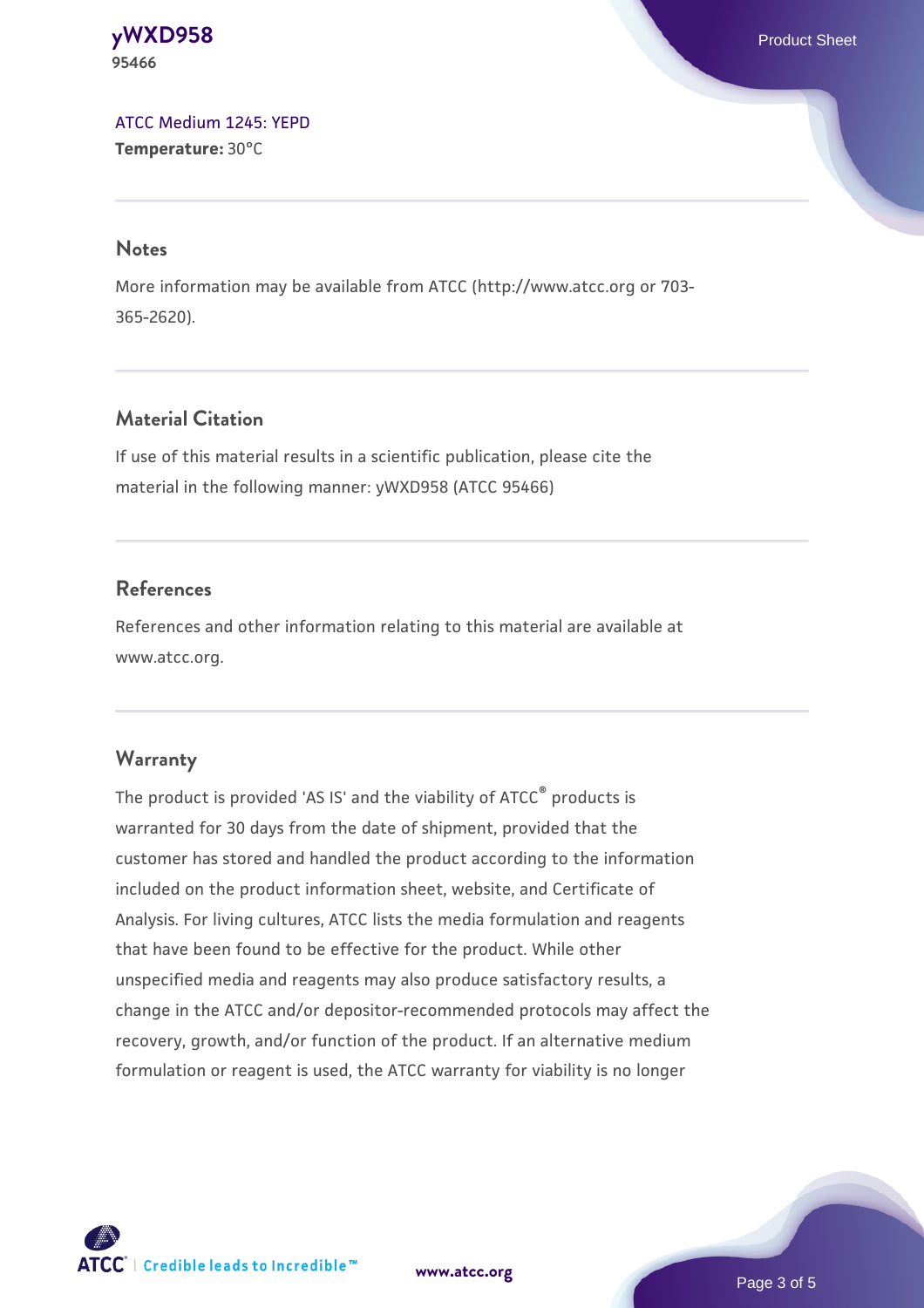**[yWXD958](https://www.atcc.org/products/95466)** Product Sheet **95466**

valid. Except as expressly set forth herein, no other warranties of any kind are provided, express or implied, including, but not limited to, any implied warranties of merchantability, fitness for a particular purpose, manufacture according to cGMP standards, typicality, safety, accuracy, and/or noninfringement.

#### **Disclaimers**

This product is intended for laboratory research use only. It is not intended for any animal or human therapeutic use, any human or animal consumption, or any diagnostic use. Any proposed commercial use is prohibited without a license from ATCC.

While ATCC uses reasonable efforts to include accurate and up-to-date information on this product sheet, ATCC makes no warranties or representations as to its accuracy. Citations from scientific literature and patents are provided for informational purposes only. ATCC does not warrant that such information has been confirmed to be accurate or complete and the customer bears the sole responsibility of confirming the accuracy and completeness of any such information.

This product is sent on the condition that the customer is responsible for and assumes all risk and responsibility in connection with the receipt, handling, storage, disposal, and use of the ATCC product including without limitation taking all appropriate safety and handling precautions to minimize health or environmental risk. As a condition of receiving the material, the customer agrees that any activity undertaken with the ATCC product and any progeny or modifications will be conducted in compliance with all applicable laws, regulations, and guidelines. This product is provided 'AS IS' with no representations or warranties whatsoever except as expressly set forth herein and in no event shall ATCC, its parents, subsidiaries, directors, officers, agents, employees, assigns, successors, and affiliates be liable for indirect, special, incidental, or consequential damages of any kind in connection with or arising out of the customer's use of the product. While reasonable effort is made to ensure authenticity and reliability of materials on deposit, ATCC is not liable for damages arising from the misidentification or



**[www.atcc.org](http://www.atcc.org)**

Page 4 of 5